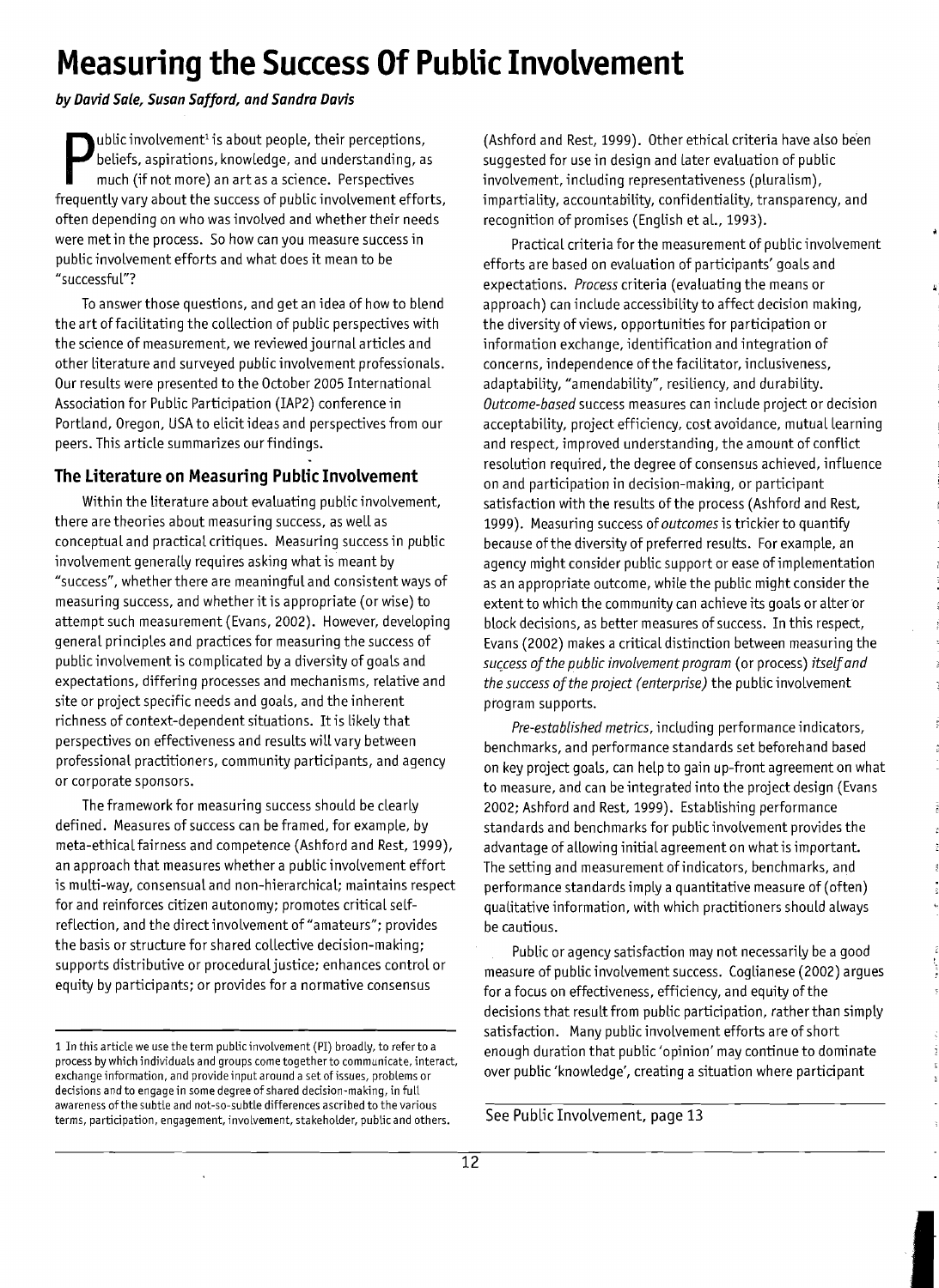# **Public Involvement**

*continued from page 12* 

satisfaction may be driven by spur of the moment or deeply held perceptions that can easily change over time (Yankelovich, 1991).

In general, the literature indicates a preference for a mix of process and outcome goals, as well as a mix oftools and techniques. Anumber of factors are keyin developing an effective public involvement process that can attain the goals of the sponsor and address the expectations of participants. These include early involvement, inclusiveness, two-way communication, adequate information and resources, an appropriate degree of citizen control, incentives and/or compensation, agency clarity, openness, and management commitment, development oftrust, prior community experience, agreement on goals, and going beyond legal minimums (Ashford and Rest, 1999).

## **ASurvey of Public Involvement Practitioners**

Scholarly literature is most helpful when combined with the real world experience of practitioners. We conducted an on-line survey to find out whether practitioners thought it important to measure success, whether they measured success themselves, what measurement tools and techniques they used, and how they thought that the effort could be improved (see box for survey details). We also gathered feedback from other public involvement practitioners at the IAP2 2005 Annual Conference<sup>2</sup>.

#### **Measuring Success**

The majority of survey respondents (88 percent) thought that it was important to measure the success of public involvement efforts for a variety of reasons:

- **•** knowing whether efforts have been effective or worth the time;
- $\blacksquare$  providing return on investment to clients;
- voiding litigation;
- **learning from and improving techniques;**
- $\blacksquare$  monitoring progress;
- $\blacksquare$  garnering more funding;
- achieving desired outcomes;
- $\blacksquare$  fulfilling "contract(s)" with the public;
- $\blacksquare$  knowing/understanding public opinion;
- $\blacksquare$  determining if all sectors of the public have been involved;
- **•** resolving differences between clients' and practitioners' goals for public involvement;
- $\blacksquare$  showing people how their involvement helped the process;
- $\blacksquare$  establishing credibility of results.

Respondents who replied it was not important to measure success focused on problems inherent to "quantifying" success in public involvement efforts, because measuring accurately and effectively would be too difficult, or that results would be too subjective to be meaningful.

Two-thirds of the respondents (65 percent) have actually measured the success of public involvement efforts. Most of the thirty-five percent (35 percent) of respondents who have not measured success mentioned a lack offunding, time or staff, while others did not know howto measure success effectively (which tools to use), were not in a position to measure, cited a lack of agency or client interest (or actual resistance), or were not required to measure.

2 The interest in this topic was highlighted by the attendance of nearly 30  $\overline{See}$  Public Involvement, page 14 people for the last session of the three-day conference.

#### The Survey

The survey was designed and administered through SurveyMonkey.com. Alinkto the survey was sent through a number of mailing lists, including IAP2 (for public involvement professionals), the Planning Association of Washington and the Western Planner (for planners and public officials), the American Association of Port Authorities, and the Health Education Directory (for health professionals). We received eighty-one (81) responses out of a potential pool of approximately 1500 people (5 percent). Seventyeight (78) percent of the respondents considerthemselves to be public involvement professionals, with 73 percent having more than 5years of experience, and 58 percent with more than 10 years. The professional foci of respondents was primarily on environmental and planning areas, with others including public works, public health, transportation, natural resources, ports, recycling, and biosolids.

**International Account of the American Seconds**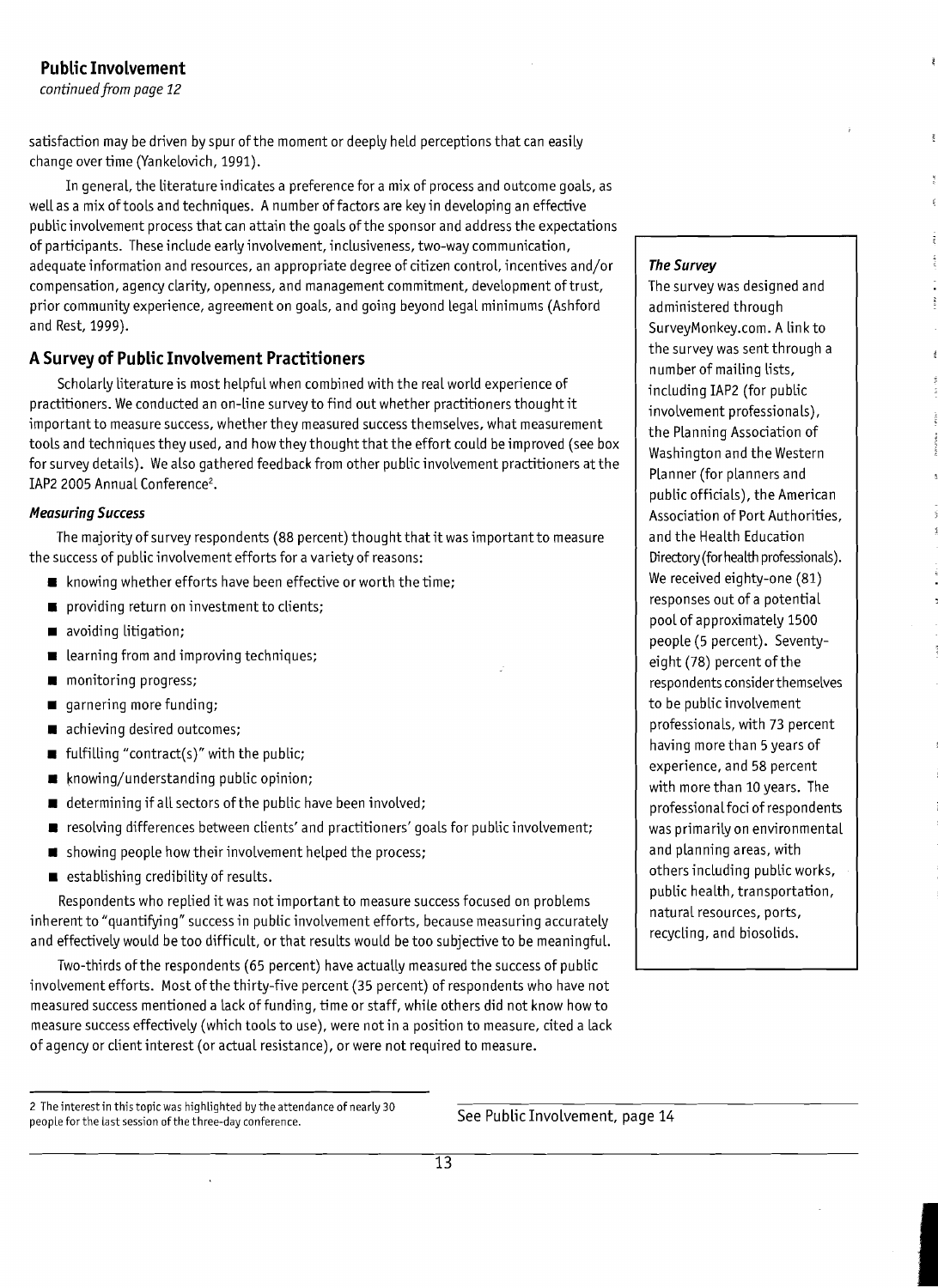## **Public Involvement**

*continuedfrom page 13* 

#### *Defining* **&** *Measuring Success*

Respondents defined and measured success in varied ways. Many focused on quantitative descriptions (e.g., numbers of participants, contacts, or comments). Others focused on more qualitative aspects, including project success (successful plans), buy-in/buy-off by the stakeholders, process flexibility, effective communications (consistency of messages and continuity as well as level of participation), changes in knowledge, attitudes, behavior, or organizational capacity, policy or participation, and the democracy of the process (fair, open,). Early and ample opportunities to participate, and impact decisions was an important metric of public involvement, highlighted as well during the dialogue at the IAP2 conference.

#### *Benchmarks or Standards*

An effective way of measuring success is to develop performance standards or benchmarks at the beginning ofthe project, and then to measure success against their attainment. Almost ninety percent (89.7 percent) of the respondents who had measured success did so by measuring outcomes or public satisfaction, while just over half (59 percent) actually set standards or benchmarks.

The standards or benchmarks used included quantitative measures such as numeric standards for number of people reached, unit costs, percent of people understanding messages, quantity of effort, and the number of comments received. More qualitative benchmarks and standards included narrative evaluations of success (event summaries); goals based on initial surveys of satisfaction, knowledge, attitude, or understanding; positive or negative comments in the media; and measures of satisfaction with the opportunities to participate in or influence the process, or with communications.

These standards or benchmarks were developed in a variety of ways, ranging from "by guess and by golly," to more rigorous methods, such as establishing goals based on initial attitudinal or awareness surveys, standard educational tools, previous benchmarks, developing collaboration on outcomes with project teams, staff, stakeholders, and clients, or by relying on IAP2 and other standards for evaluating success<sup>3</sup>.

#### *Public InvoLvement TooLs that Contribute* **to** *Success*

To get an idea of what tools and techniques public involvement practitioners feel contribute to success, we asked respondents to rank a number of techniques. Based on our experience and the literature, we included public hearings/ meetings, advisory committees, surveys, focus groups, juries and reviews, alternative dispute resolution/formal mediation,

dialogue processes, web-based tools, open houses, newsletters, personal interviews/meetings in person, presentations, scenario/visioning processes, and expert meetings and workshops. Respondents added and ranked other tools, including graphics and written brochures, structured decision processes, relationship building, media relations, electronic communications, and direct education/experience (such as boat tours).

There was great breadth in the number of different tools viewed by practitioners as likely to lead to success, but some patterns emerged. Respondents ranked 11 of the 14 listed tools as very important or important, two as less important or not important and only one as of unknown importance. Very important tools include advisory committees, personal interviews/meetings, presentations, open houses and dialogue processes. No single very important tool stood out as the most likely to bring success. Rather, the common key characteristic is active discussion and two-way exchange of information with participants. Several of the tools viewed as very important to success also share a common characteristic of being on-going activities that build relationships over time rather than one-time events.

Tools viewed as important included focus groups, newsletters, expert meetings and workshops, public hearings and meetings, presentations and Web-based tools. The tools ranked important also involve information exchange but differ from the very important tools in that the information exchange is somewhat less active. There is less of an opportunity to tailor the type and amount of information to the interests or concerns of the participant.

 $\sqrt{ }$  Finally, those tools viewed as less important to success included surveys and scenario/visioning processes. Alternative dispute resolution and formal mediation were not deemed important, and most respondents did not know the importance ofjuries and reviews.

#### *GoaLs and Objectives That Are Important for Success in Public InvoLvement*

Finally, we wanted to understand the goals and objectives of a public involvement effort that are considered important to success. The goal most frequently cited as important was educating decision-makers (76 percent), closely followed by goals of building trust (73 percent), and educating the public (71 percent). Other values included incorporating public values into decisions (68 percent), improving the quality of decisions (65 percent), and incorporating public knowledge into decisions (52 percent). Less highly considered goals included resolving conflict (37 percent), and avoiding lawsuits (25 percent). Other goals and objectives mentioned by the respondents (11 percent) included transparency and directing behavioral change of the public to achieve more sustainability.

<sup>3</sup> Interestingly, there was a general agreement by participants during the dialogue at the IAP2 conference with a statement that IAP2 standards are rarely used by them in evaluating public involvement.